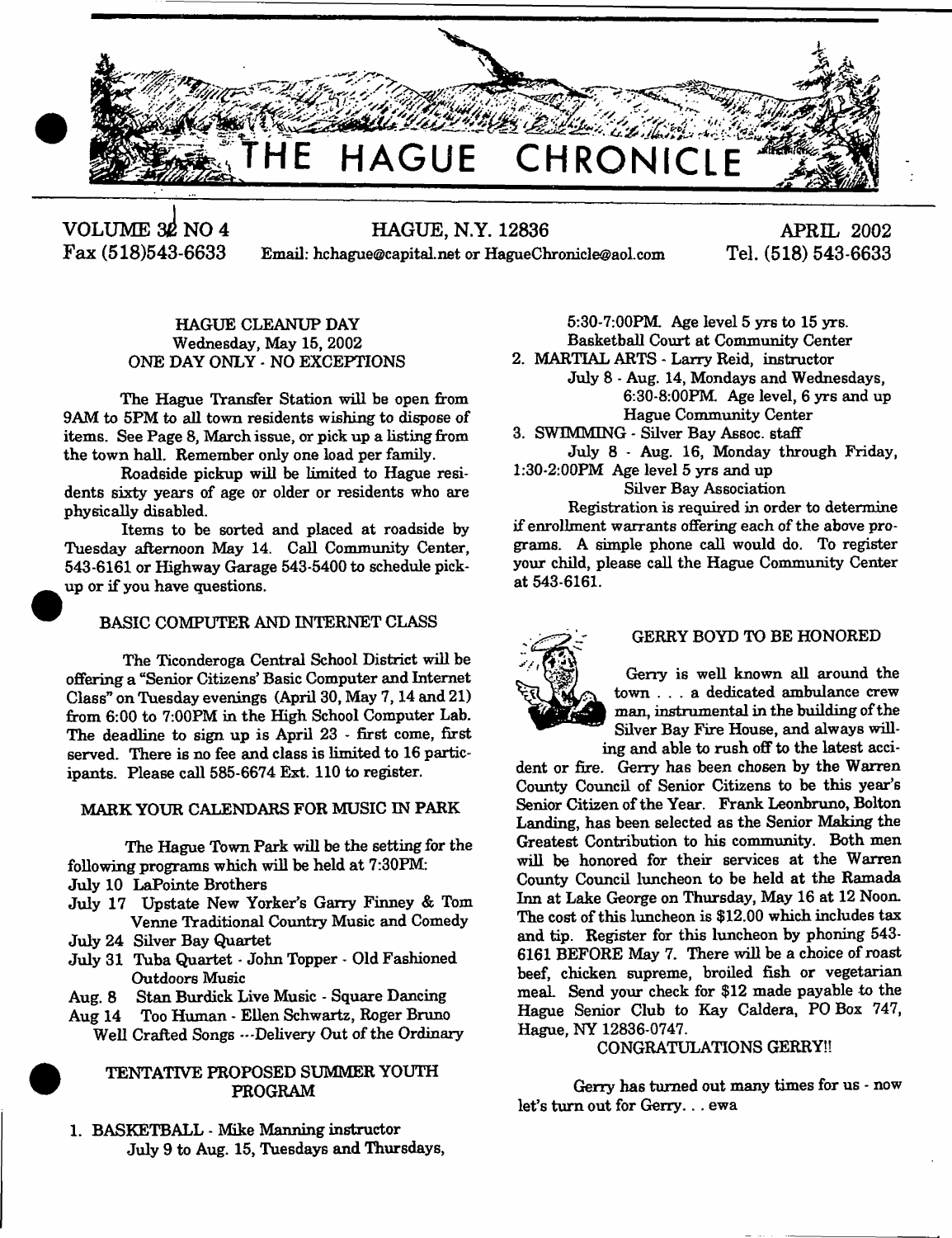# CHURCH WOMEN UNITED MAY FRIENDSHIP DAY

Church Women United will celebrate May Friendship Day on May 3,2002. May Friendship Day is an annual event that unites Protestant, Roman Catholic, Orthodox and other Christian women in a common worship experience for the purpose of building and strengthening friendly relations within the community. This year's theme is "Sharing Our Stories, Healing Our Hearts, Celebrating God's Love".

The meeting/luncheon will be held at the Hague Fire House on West Hague Road. A brief business meeting will begin at 10:30AM and lead into the Worship Service. Lunch will be served immediately following the service. It will be catered by *The Gourmet Gal* (Deborah Mackey). Cost will be \$8.00 and R.S.V.P.'s must be made by April 30, 2002 to Lucile Secor at 585-3565 or Ursula Montbriand at 543-6407. The lunch choices are Quiche Lorraine or Crab Quiche.

Guest speaker will be the Reverend Alice Hobbs, retired pastor of the Crown Point and Moriah First United Methodist Churches. Joyce Mouradian will share a testimony of God's healing love. Music will be furnished by Grace Trombley. Men, as well as women are invited to join together to share our faith and celebrate the healing power of God's love.

### FOUNDING OF A TORCH CLUB

There's one in Albany, another in Schenectady, and 73 other clubs like it throughout the USA and Canada. Now, for the first time, on May 2, 2002, there will be one in the Adirondacks of New York State.

We refer to the International Torch Club, Inc., which will present a club charter to the new Adirondack Torch Club located in Ticonderoga, NY.

Based on the need for adults of diverse interests to assemble monthly to hear and discuss subjects in a "forum for active minds," Torch is a popular and growing phenomenon. In six months of growth as a provisional Torch club, the Adirondack Club has attained a certain status in the area and now includes 25 members residing in a wide area of Warren, Washington and Essex Counties.

On the first Thursday of each month club members come together for dinner at an area restaurant, hear a talk by one of their members, and spend a period of time discussing the presentation. Subjects range from current affairs to art, law, good grammar, history, and a changing society.

On May 2 the club will receive its charter at a ceremony in the Schoolhouse Restaurant, Streetroad, Ticonderoga. The Albany Torch Club is the sponsoring organization. Attending the ceremony will be the International Torch president, Ralph Falconer from Ohio, the president-elect of IATC from IL, as well as Torch members from a wide area.

In addition to the chartering ceremony, the speaker of the evening will be the Honorable Dominick Viscardi, whose subject is "A Judge's Charge to the Jury."  $\text{Jury.}$ "

Further information concerning TORCH is available from Stan or Cathie Burdick at 518-543-8824, fax at 518-543-6654 or email at [tfguild@capital.net](mailto:tfguild@capital.net).

### TREE AND SHRUB SEEDLING SALE

If you missed the March 29th deadline for ordering from the Warren County Soil and Water Conservation District, you have a second chance! Extra tree and shrub seedlings and transplants will be on sale, at low cost to anyone interested, on Sat., May 4, 2002 from 8:30AM to 12 Noon at the District Office at 51 Elm St. Warrensburg. The District will also have crownveteh sprigs, wildflower mixes, wildlife seed mixes, fertilizer tablets, tree shelters, and weed control mats as well as three types of bluebird nesting boxes, bat houses, and wood duck boxes for sale.

For more info, contact the District at 51 Elm St., Warrensburg, NY 12885, Phone 623-3119, Fax: 623- 3519; E-mail: [johnl2@nycapjrr.com](mailto:johnl2@nycapjrr.com) or check out the website at [www.warrenswcd.org](http://www.warrenswcd.org).

THE HANCOCK HOUSE MUSEUM AND TICON-DEROGA HISTORICAL SOCIETY LIBRARY WILL BE OPEN TO THE PUBLIC WEDNESDAY THROUG SATURDAY, 10AM TO 4PM STARTING APRIL 3, 2002 FOR INFO. CALL 585-7868

# SPRING LUNCH - GAME PARTY

The Carillon Garden Club will hold a spring luncheon/game party at The Hague Community Center on Thursday, May 16, 2002 at 11:30AM. Lunch will be served at 12Noon, followed by an afternoon of games of one's choice. Bring the game or cards you would like to play. Board games will be provided for those who would like to play. Lots of door prizes and raffles. All this for only \$15.00. Get together with your friends and reserve a table for this fun filled afternoon.

Reservations may be made by calling Vivian Den Bleyker, 543-6801 or Dottie Henry, 543-6633 by May 1.

### GLENS FALLS SYMPHONY

Program No. 4 of this season's Symphony is titled "West Goes East". It will be held on Sunday, May 19, 2002 at Queensbury High School at 4PM, with Charles Peltz, conducting. Included in the program are *Overture to The Abduction from the Seraglio* by Mozart and *Poem for Flute and Orchestra* by Charles Tomlinson Griff which features Meredith Veysey as guest flutil *Scheherazade*, *Op. 35* by Nikolay Rimsky-Korsakov in four movements, will be performed during the second half of the program. For info. call 793-1348. 4/08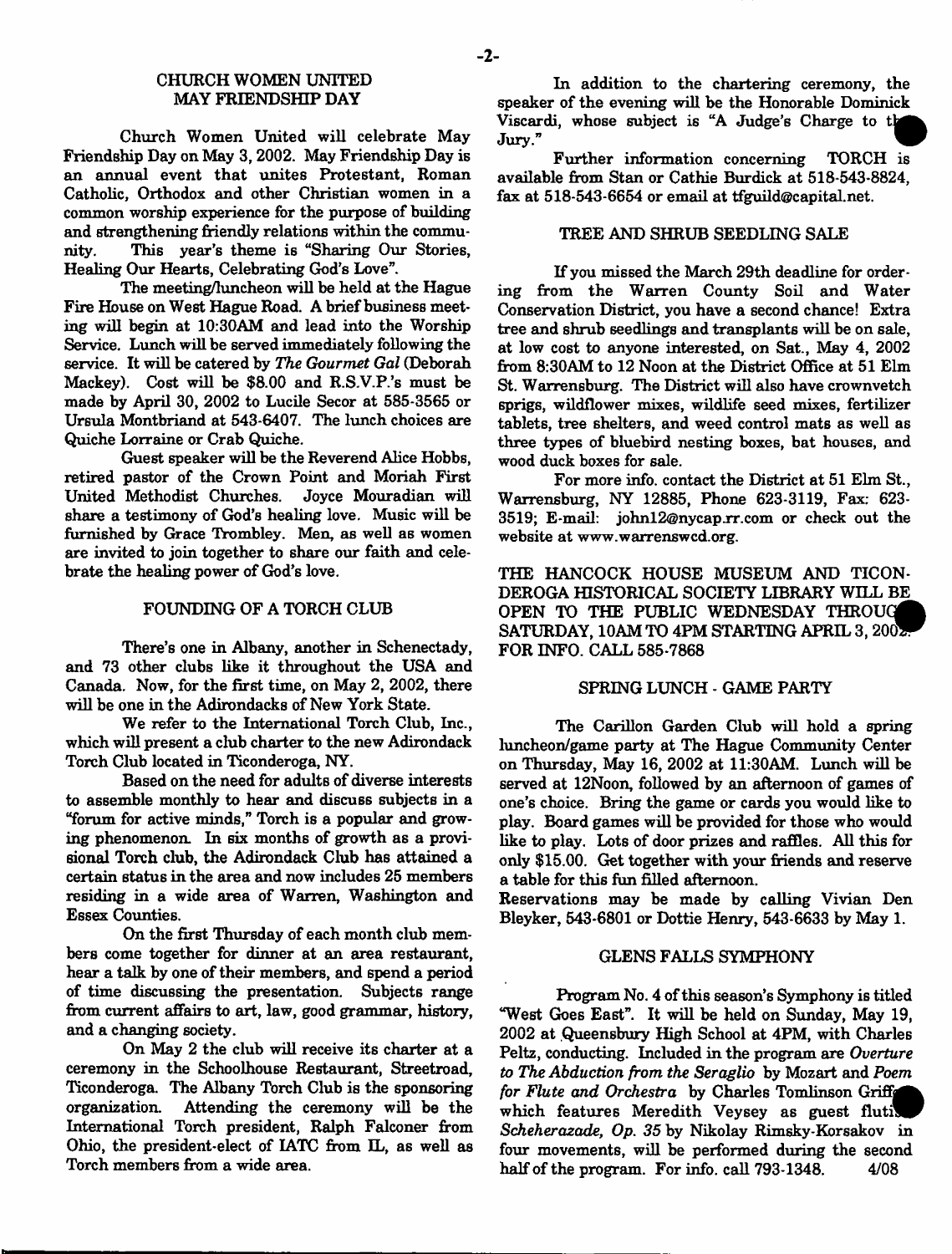Present: Cris Ginn, Tina King, Charlie Chase, Bruce Clark, Mary Lou Doulin Absent: Robert Goetsch, Nelson Waters

Preliminary Variance · Mr. Brad Whisher with attorney John Silvestri

Mr. Whisher, Indian Kettles, would like to restore the original Indian Kettles subdivision configuration allowing separate ownership of a commercial and residential lot by subdividing a 1.17 acre lot into two lots of .167 acre and 1.003 acre., the larger commercial lot will conform to minimum lot dimensional requirements but the smaller, residential lot will not meet minimal dimensional or area requirements. The application was accepted with the understanding that the necessary additions to it will be made. A public hearing will be set for April 25 at 7PM.

### SPECIAL TOWN BOARD MEETINGS March 11, 2002

Motion was made by Supervisor Belden, seconded by R Meola to enter into executive session to discuss: 1. Kolakowski vs Town of Hague; 2. International Paper lands. NY State or other Article 7's of Real Property Law and services provided by Beebe, Grossman & Bergins; 3. Personnel re: Planning Board.

A wide discussion re-examined the above issues. No action was taken but it was agreed to gather additional data for futher review at a later meeting.

# March 21, 2002

This meeting concerned the Hague Water Works. Patricia Tatich, Director of Warren County Planning Dept, explained that because residents of the proposed water district do not meet the income eligibility criterion and the 1990 census cannot be used, the town cannot file for a small cities grant. Instead she is proposing for the town together with the Town of Lake George file an application for grant money to help pay for sewer hook-ups for income eligible residents within the water district. Ms Tatich estimates the maximum cost of hook-up to be in the \$3,000 range. Cost may be shared with owners on a 50/50 basis. Motion to authorize such application was carried

Supervisor Belden introduced Lisa Nagle of Saratoga Associates who explained her proposal for a downtown improvement plan. Following a lively discussion it was agreed that Ms. Nagle will prepare a more specific proposal so that the Board will be able to tell from the new proposal what downtown will look like, at least on paper. R. Meola proposed other consultants for similar proposals be contacted for comparison. Supervisor Belden will contact C. T. Male, Clough Harbor and Chazen Associates.

Board went into executive session to discuss litigation, Cliff Kolakowski's case, and personnel matter relating to the Planning Board.

#### April 2, 2002

Attorney John Silvestri reviewed the Kolakowski m atter with the Board. He advised the Board that he has notified the court that he is the substitute attorney for the town, replacing the law firm of Beebe Grossman and Bergins on this case. Judge Aulisi has postponed the conference from April 5, 2002 to May 13, 2002. Mr. Silvestri will review the case and will advise the Board within a few days on possible action for the board to pursue.

Mr. Silvestri will do necessary research on the Andreas matter and will advise the Board as to the procedure to follow. The Board agreed that when notices of violation are issued they would be issued in an impartial manner.

As to the personnel matter relative to the Planning Board, it was decided to send a letter to the parties involved.

Proposals for dredging the Hague Boat Launch were opened. 1. Walt Excavating - \$4,700.00; 2. Pat Armstrong - \$5,695.00. Walt Excavating was awarded the contract.

# PUBLIC HEARING *81* SMALL CITIES COMMUNITY DEVELOPMENT BLOCK GRANT PROGRAM April 3, 2002

Supervisor Belden explained that the proposed project request for the Water District has been changed. The Board is now requesting grant money to assist in the sewer hook-up fee for income eligible residents.

Ms Tatich, Director of Warren County Planning Dept, reviewed the proposed project. The Town, with the assistance of WC Planning Dept, will prepare an application to the Governor's office for Small Cities grant assistance to help families, that are low to moderate income, connect to the new sewer district.

On March 25 there were 231 income surveys sent out and only 95 have been returned to date. It is of the essence that there is an adequate response in order to assess the need and the financial request. The maximum obtainable for this grant is \$400,000. As of now we are estimating a funding request of \$200,000. The average cost to connect to the sewer system per household will be approximately \$3,600.00. This figure is based high, due to not knowing what type of circumstances could arise, such as: 1. Having to drill through rock to place the piping. 2. The piping in the house to connect to the sewer is not usable. 3. The distance of pipe from curbside to the homeowner's house. Cont. on page  $4$  - Hearing  $4/02$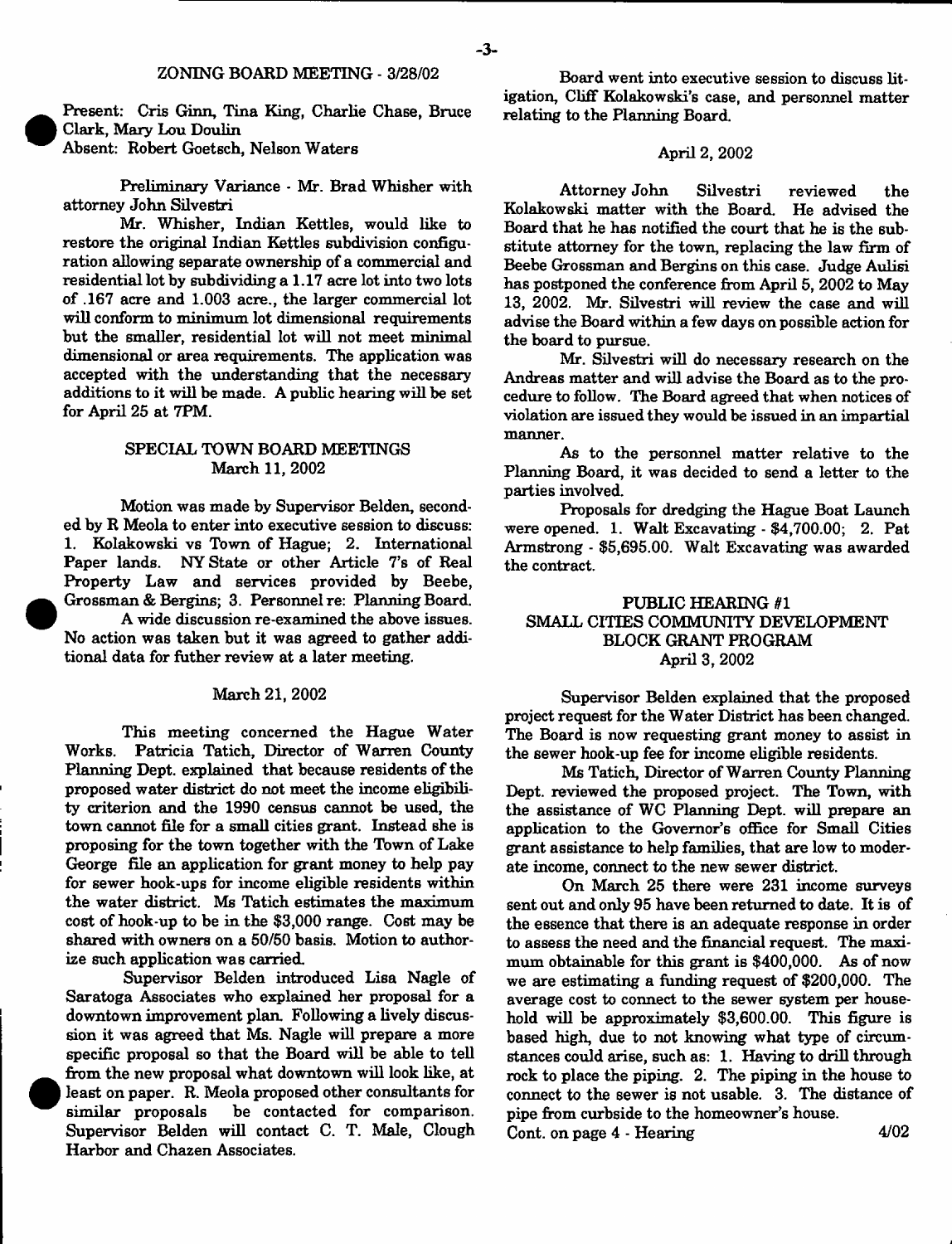### Hearing (Cont.from page 3)

Each household assieted would have to be financially reviewed and meet the income criteria established by the federal government.

There was a question if this grant money had to be paid back? The answer is no. Any family who is income eligible does not have to pay back any money for this project.

### HAGUE TOWN BOARD HEARING AND MEETING 4/9/02

Supervisor Belden was attending a conference in Texas so the meeting was chaired by Deputy Supervisor, Rudy Meola.

The Board opened the required second Public Hearing on the application for funding for sewer Laura Moore from the Warren County Planning Office was on hand to answer questions.

The regular meeting was called to order at 6:30pm and a moment of silence was held for Charlie Burgey.

The warrant amounts of \$11,108.54 for the highway, \$515.12 for street lights and \$15,532,73 for the general fund were approved with Councilman Hourigan abstaining.

Sewer - The AP Reale company is going to do the line work with one crew starting in the hamlet and another at Cape Cod Village. Another contractor is doing the pumping station. The contractors have one year from the start date to have it up and running. George Farinick has been appointed Clerk of the Works and is being paid by the county from the grant. He will have a local office.

Transfer/Recvling - Lu Megow reported the revenue for the transfer station was \$2,130.25 for March.

Town Insurance. The Board awarded the insurance contract to the Upstate Agency which is currently handling the insurance. Their bid was \$20,282.69 and the other bid from the Cool Agency was \$28,172.71

LGPC - Board approved having the supervisor write a letter to Senator Stafford urging the LGPC to keep dock and boat fees the same.

Dog Licensing - problem with unlicensed dogs. Board asking Dog control officer to enforce dog licensing law.

The officer has been given a current list of registered dogs. Officer has authority to enforce leash law.

Rabies clinic June 5, 6-8pm at the firehouse \$5 Communications

Brad Whisher requested contributions from the town for a 4th of July fireworks display. Town is unable to use public funds for this purpose.

In a letter from Judy Stock, she suggested appointing a Town Hamlet Improvement Committee, establish a Town Grants Committee and maintain a list of town residents who could share their expertise with town committees. The town board will discuss these ideas further.

A response was received from the DOT. They will replace "2 hour parking " signs on 9N across from the Town Park, with "no parking" signs.

A petition signed by nearly 50 neighbors was presented to the Town Board, requesting appropriate steps be taken to stem building overgrowth on properties owned by Scott and Alice Patchett on New Hague Road. The Board accepted the petition, referred it to Paul Barone, Zoning Administrator and will discuss it at a future meeting. Copies of the petition are in the town clerk's office for review.

The Board set a hearing for May 14 at 6:15, prior to the regular meeting in reference to the purchase of fire equipment in the amount of \$175,500.00. The Board declared that it has no objection to the financing plan proposed.

An unsigned letter sent to the board was not accepted. A letter must be signed for the board to consider it hut the author may request anonymity.

Bids for the 1992 Ford pick-up truck are due by May 8 at 4PM. Minimum bid is \$800.00. No bids have been received yet.

#### PLANNING BOARD - 4/4/02

A public hearing was held on: Disbrow, 147 Split Rock Rd, Land Use TR2, APA Moderat Intensity. Mr. Disbrow would like to construct 50ftxl00ft accessory building and a 40 car parking lot for a player piano and mechanical music instrument player museum on his property. Letters were read from the Bumashs, and the Vickersons, neighbors of the Disbrows, in opposition to this project. Mrs. Kate Barry, another neighbor, was present to state her objections. Chuck Fillare and Peter Foster requested another site review, since they were out of town for the last one. The hearing was kept open until the next meeting on May 2 at 7PM.

At the regular meeting the Disbrow project was discussed but was tabled until the next meeting.

Mr. Whisher requested a subdivision of property at Indian Kettles. (See Zoning Board on page 3)

The Board recommended approval of the subdivision to the Zoning Board, with some degree of reluctance, because it is being reverted to former status and is in conformance with other properties in the



**SPRING HAS SPRUNG!!**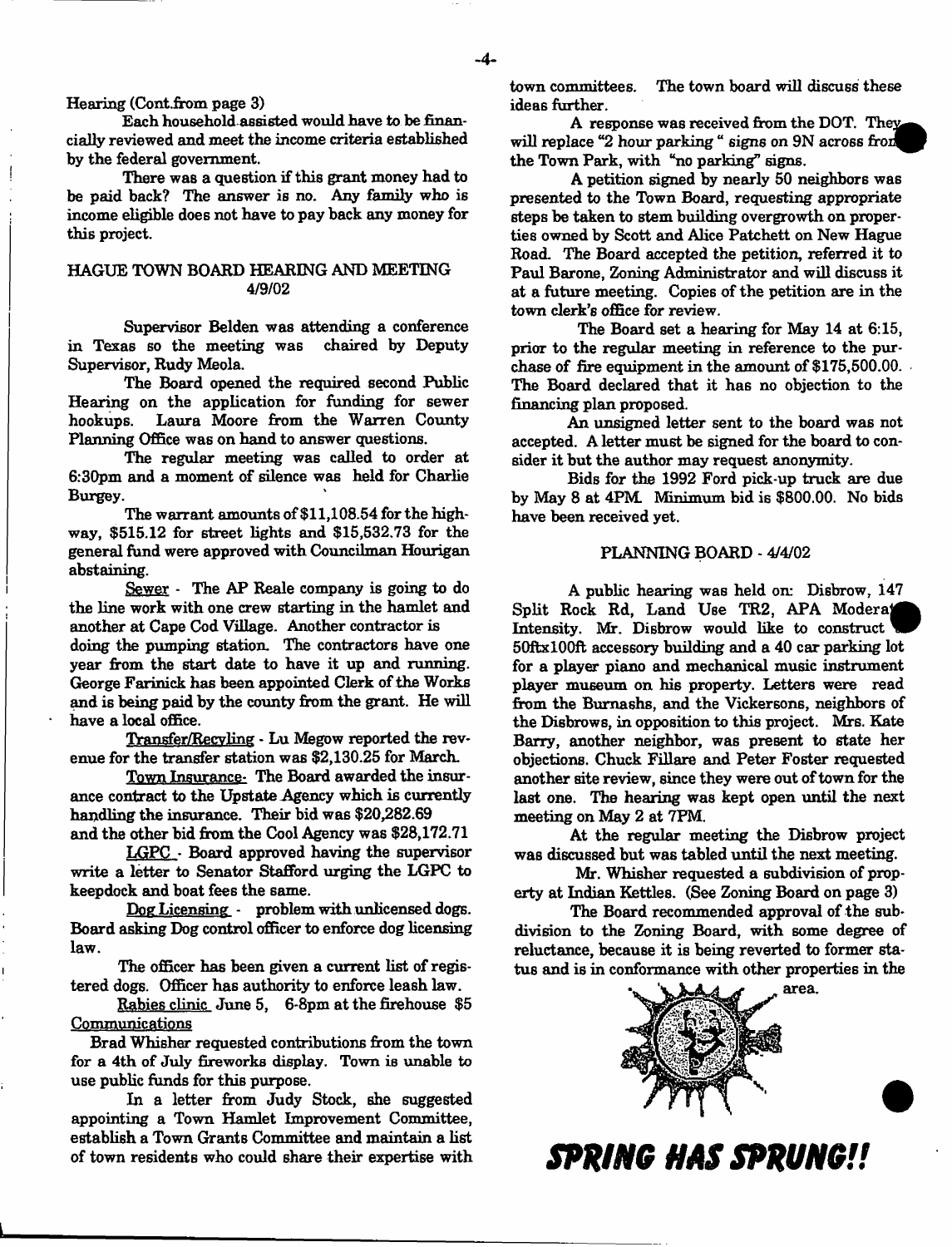### NATURE NEWS by Laura Meade

In the Town of Hague, as winter comes to an end and spring temperatures warm the air, those who harvest sap from maple trees get busy. When night temperatures fall below 32° and day temperatures rise above freezing, that is the signal for the workers to tap the trees. Drip, drip, drip, drip, the sap begins to fill the buckets. Then the workers get a good wood fire going and they dumpthe sap into a large pan. As one sees smoke drifting out the upper vented roof, then one knows that the syrup is being boiled.

The heating continues until temperature of the sap reaches 7° above water's boiling point of  $\mathbb{Z}_{n}^{\mathcal{P}}$ . Then the syrup is poured into containers, first through a paper filter and then through a felt filter. These filled containers are sold to hotels, city folks and local residents.

At Sabbath Day Point, many years ago, Bruce Carney, Sr. (father of Frank Carney), initiated a sugarhouse on his property up a wood road near Bloomer Mt. He never tapped trees before March 20. One season there lasted 30 days but that was rare. That year on Easter weekend they had a pretty good run, but in 2002 it has generally not been too good. Members of the Carney family have continued the operation there through the years. (Frank's grandson, Chris Hens, is now operating the sugarhouse.)

The reason farmers began to make maple syrup was because they were not overly busy in the spring. During that lax time of year they could prepare wood for the fires, tap the trees, collect the sap, heat it and fill containers.

As far as I know, these Hague residents have operated maple syrup houses: The Carney family at Sabbath Day Point; Jake Thibeault on Route 8 in Graphite; the Watts family up the hill from the Silver Bay Post Office; Harry Rand at Graphite; Mark Rutkowski on Rt. 9N near Silver Bay Assoc; John Smith at Smith's Flats on New Hague Rd; Nathan Yaw on West Hague Rd; the DeLarm family on Summit Drive; Harold Carpenter on the Berrymill Pond Trail; Maurice Bevins on New Hague Rd; Fred Frasier's farm on Fly Brook Rd; Fred Butler on Mt. View Rd; Leslie Hayes at upper New Hague Rd; Galusha family on Tannery Rd; Dykstra's at Cold Water Canyon Rd; Parlins at Pudding Island Farm and Tom LaPointe of Graphite. Did I miss anyone?

When you enjoy pancakes and syrup, remember what a job it is to prepare that delicious syrup.





April has brought us a couple days of good soaking rain. Normal rainfall for April to date is 1.34 inches and now as of April 15, we have 1.74 inches. Yet for the year we are still 1 1/2 inches less than normal. It appears conditions are improving with the recent showers.

Many birds have returned and it looks and feels like springtime. The rains have made the Hague Brook run higher, faster and louder. The ebb and flow of warm to cold temperatures are occurring. April began in the 40s and tomorrow (the 16th) may reach the 80s.

Friday April 5 we had an amazing squall and we received 11/2 inches of fluffy snow that transferred the scenery into a wintery wonderland. By noon the next day it had all disappeared. The last half of March was a mix of wind, snow and some beautiful days in the 60s. The arrival of daylight savings at 2AM on April 7 was welcomed as the longer days of sunlight are increasing by 2 to 4 minutes per day. The sun sets now around 7:30PM, thus enabling one to savor the sights, smells and sounds of early springtime.

### HAGUE CHURCH GROUP GOES TO HAITI

Twelve members of the Hague and Brant Lake Wesleyan Churches took a mission trip to Haiti during the February school break. The group built a church in the village of Forrian. The new building will also be used as a school and doctor's office.

Nearly 300 Haitians attended the first service in the new church on Feb. 24. The pastor of the church, Rev. Monterrel Chaporan is Haitian bom and was ordained through Belhnnie Evangelical Missions in Les Cayes, Haiti. The Mission builds churches and schools and digs wells in Haiti. Members of the local churches will go back in March 2003 to build a church in the village of Gran Pas. The group has a goal of building a total of 20 churches in southern Haiti.

For info, contact Pastor Rusty Bissell, 543- 6545.

We *can never replace a friend. When a man is* fortunate enough to have several, he finds them all dif *ferent. No one has a double friendship*

- **5**-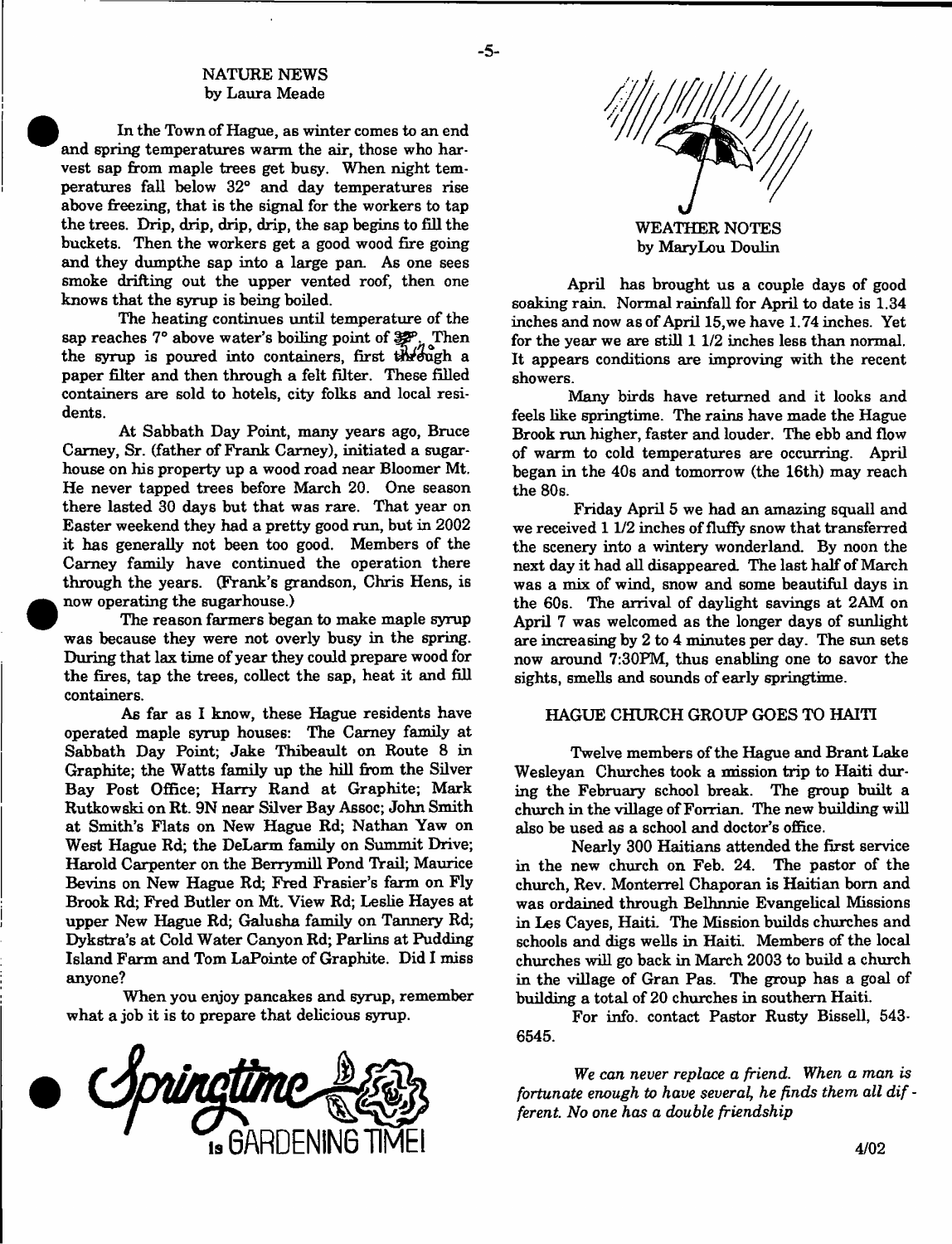Nick and Virginia Westbrook, Crown Point, addressed the Kiwanis Club on March 28 concerning their three-week trip to Antarctica in January.

The voyage, assembled by Ticonderoga-area philanthropist Forrest Mars and his wife, Deborah, a Ticonderoga native, consisted of 75 high schoool students (50 boys and 25 girls), faculty members, naturalists, the Mars and the Westbrooks. Mars' principal motive behind the trip was to show the young people present-day Antarctica in the hope that, later in life, they would recognize and be prepared to act upon deleterious changes to the frozen environment and ecology if such changes should occur.

The voyage took place at the height of the Antarcticsummer, when afternoon temperatures reach as high as 30° and the nights are two hours long. When the winter solstice arrives in June, temperatures would hit 70 degrees below zero and the nights would be 23 hours long. TheWestbrooks showed slides of fossilized ferns which indicated that hundreds of millions of years ago before the continents began to drift apart, the local climate had been temperate or perhaps actually tropical. Although the southernmost point of the voyage was at just over 65° latitude south, the travelers did not quite reach the Antarctic Circle and were never closer than about 1,800 miles to the South Pole.

The Westbrooks showed slides of icebergs, pointing out that five/sixths of their mass were below the water surface. As a result, the captain of *The Explorer*, the tour's floating headquarters, who had spent his entire adult life plying Antarctic waters, took great care to maintain the ship's distance from the icebergs. Even this degree of prudence proved insufficient however, when the ship grazed an iceberg, sprang a leak and had to put into drydock for four days' repair.

Unlike the Arctic, which is composed solely of ice, Antarctica is a continent, largely covered by ice, featuring a precipitous and sharp mountainous terrain, which was the result of volcanic activity, some of which continues today. The continent was, for many decades, the site of whaling camps and then, during World War II, of Allied military installations employed largely for tracking German U-Boat activity.

The Westbrooks produced a number of slides and facts about penguins and seals of the Antarctic area. Penguins mate for life, they said, with the males and females sharing chick-care. When it is time for the young bird to"leave thenest," it is instead the parents who leave, running as fast as they can until their offspring can no longer catch up. Until then, the parents catch fish, chew them up and regurgitate them into their youngsters' bills. The oyagers' dietary resources were considerably better than that. They included a Mars bar on the pillow every evening and limitless supplies of MAM'S.

The Kiwanis Club of Ticonderoga, a service club approaching its 75th anniversary, is one of the older Kiwanis Clubs in the nation and the largest in the Adirondacks Region. The Club meets for lunch weekly at noon on Thursdays, during the colder months at the Elks' Lodge and during the warmer months at the Ti Country Club. Visitors are welcome and new applications for membership are warmly received.

#### HAGUE VOLUNTEER FIRE DEPARTMENT

The HFVD responded to 12 fire calls in March and expended 121 man hours. These calls included power outages, 2 motor vehicle accidents, and a standby for Hall's Marina fire in Lake George.

We urge everyone to be very cautious with our side fires. Whether you are burning brush, tending fire in the backyard bum barrel, or having a barbecue, please remember that we have had a nearly snow-less winter and so far, limited moisture from April showers. Use every precaution with outside fires.

### HAGUE SPECIALTY SHOPS

The Hague Specialty Shops will be hosting a "Memorial Day Holiday in Hague" on May 25th and 26th from 10AM - 4PM. Lots of new merchandise will be available as these shops start their summer season. Free refreshments will be available and everyone who visits all 6 shops will receive a free gift.

### TROUT BROOK FEATURED IN MAGAZINE

The June 2002 issue of Adirondack Life magazine features an excellent article about Trout Brook which flows downhill from the upper northwest mountains in the Town of Hague. The author, Ian McCulloch, cleverly titled his piece "Stream of Conciousness" with a subtitle "Searching for Howe and Why on the Banks of Trout Brook". Many geological factors make this a fascinating brook, especially in Hague where one can see Indian Kettles near the fi across from Ray Snyder's house, a deep trout pool am waterfall behind the former Steve Bevins property, and a flat base of Potsdam sandstone where people often stop to have a picnic. For many years a watercolor artist, R. J. Coolidge Hand (an art student taught by Ruth Strickling at Silver Bay Association) could be seen doing art work at favorite beautiful locations along Trout Brook. All this is in addition to the Trout Brook's importance in the Revolutionary War. . L. Meade

#### ROTARY CLUB OF NORTHERN LAKE GEORGE

The Rotary Club helped the Ticonderoga Little League raise money toward lighting their fields. The money raised came directly from the 20 Week =Club. The winners have been selected by a drawing each Tuesday at the Rotary meeting since the first week in January.

The winners for the first 15 drawings are: Keri Rhebergen; Peg Shaw; Pam Nolan; Kent Cawley; Allen & Joann Gerard; Shawn Shaffer, Lynn Lenhart; Thomasine A. Bush; Bill; Dottie Henry, Jane Kolysko; Sherry Kuhl; John Barber; Donna Patnode. The rest of the winners will be announced in the next issue *The Hague Chronicle*.

The Rotary Club holds breakfast meetings at 7:30AM each Tuesday in the Watson Arts Center at Silvelr Bay. Call 543-6403 for more information. 4/02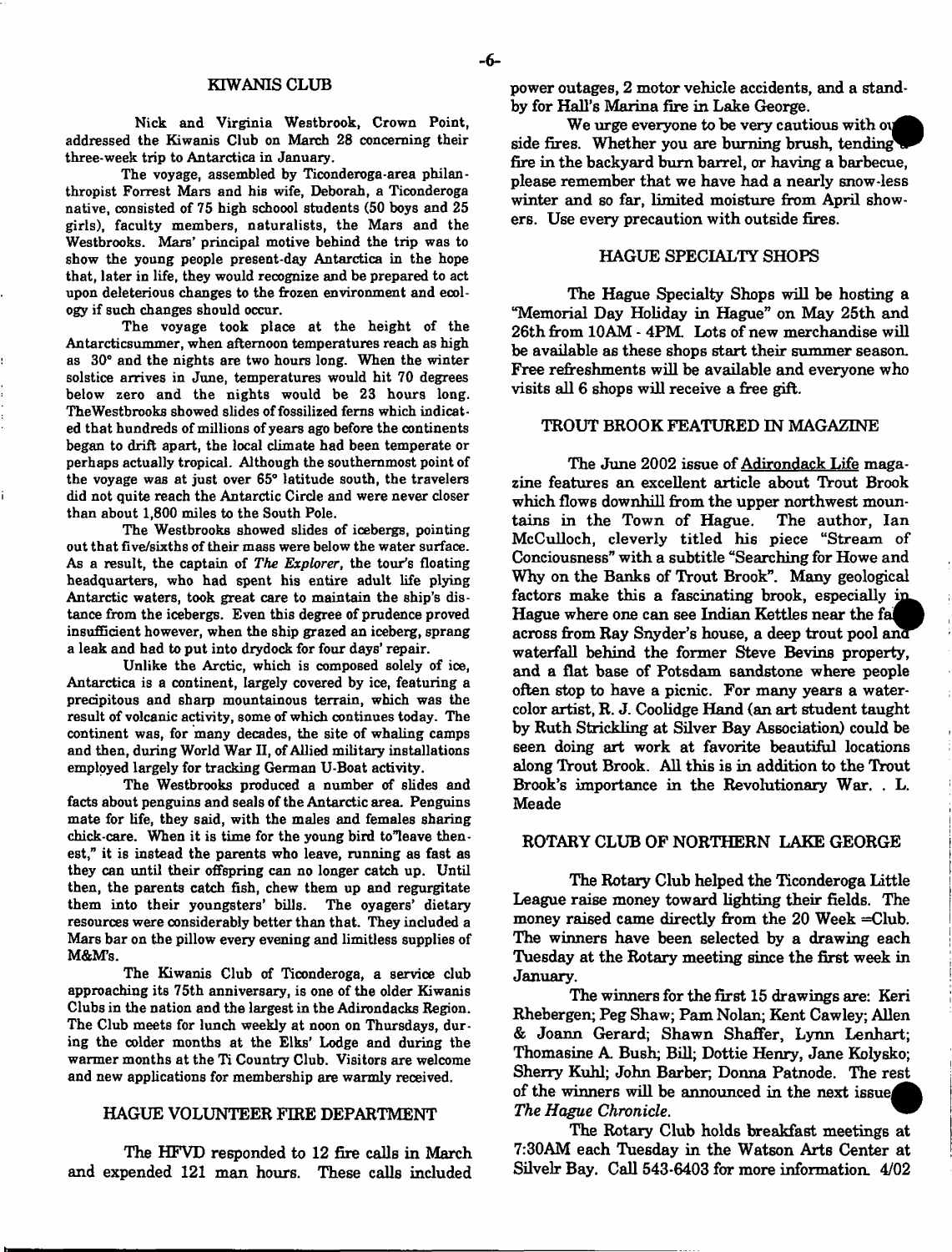

'BORN: A son, Jovanni Nicholas, to Michelle and George Mosca of Saratoga Springs. Jovanni is the fifth grandchild of Michele and Tim Gautreau of Hague.

BORN: A girl, Colleen Mary, to Joan (Conway) and Bob Gosselin, in Cranford, NJ on Easter Sunday, March 31, 2002. Proud grandparents are Maureen and Michael Conway, Hague and Deltona, FL.

MARRIED: Kimberly Zamrok to Andrzej Cieslak, Kimberly is the daughter of John and Carol Zamrok and granddaughter of Helen Schoder, all of Hague and Morris Township, NJ.

DIED: Edith Teiffer, 84, Thornton, CO, on February 16, 2002. She is survived by her daughter Ronnie Garrison, Hague, one son, five grandsons, and two great granddaughters

DIED: Charles S. Burgey, 88, on April 4 in Ogdensburg, NY, where he had resided for the past ten years. He is survived by his wife, Margaret. Mr. Burgey lived in Hague for most of his life and with his wife operated The Beachside Hotel and Cave for many years.

DEED: Rev. Byron Brown, 62. Gsrden City, NY and Cape Cod Village, Hague. Rev. Brown recently retired as priest of Christ Church in Garden City. He is survived by his wife, Mary Lou, four children, Tom, Tim, Jean and Janice and four grandchildren.

### FOURTH PERIOD MARKING PERIOD HONOR ROLL

The following Hague students are listed on the fourth marking period honor roll at Ticonderoga High

School:<br>Grade 12 First Honors: - Lucas Frasier, Peter Mack, Angela Mascarelli, Alison Rutkowski, Becky Ryder

Second Honors:: Nicole Belden, Theodore Santaniello, Tyler Wells.

Grade 11 First Honors: - Jessi Frasier

Second Honors \* Jessica Belden, Katie Belden, Jennifer Clark, Kelly Frasier,

Grade 10 First Honors:: Matthew Frasier, Thomas Haskell, Monica Sitts

Second Honors: Michael Michela

Grade 9 First Honors: Danielle Ryan

Second Honors: Joshua Frasier, Lindsay Mascarelli, Joshua Patchett.

#### SCHOLAR ATHLETES

Jim Wells, athletic director at Ticonderoga High school, has named the school's scholar-athletes for the winter season. More than 50 athletes from bowling, basketball, indoor track and cheerleading were cited. The following Hague students were honored: First Honors: Lucas Frasier, Ted Santaniello

Second Honors: Matt Frasier

# ELEMENTARY SCHOOL ART SHOW AND CON-**CERT**

The Ticonderoga Elementary School will hold its annual art show on Thursday, April 25 from 6-7PM. At 7PM the Music Department will present its spring concert in the cafetorium.

The public is invited to both of these events and enjoy the creations of every elementary school child.

### LETTERS

Since we are lakeside homeowners (in wife's family since 1950) and pwc owners since 1990 (riding only on Lake George) here are some real facts. 1) Lake Tahoe allows 21 difference pwcs on the lake. Is that considered a ban? 2) The EPA states pwc emissions are lower than outboards of similar power. Only 9*%* of emissions come from pwcs out of all craft on the water. Gardening equipment puts out almost twice that amount. The EPA also states that storm water runoff puts more contamination into the water than recreational boating. Standards for all 2-cycle engines are for 2006, not 2008. Most newer pwcs have cleaner motors for 2002. Some have 4-cycle motors, others have fuel injection with converters like on a car. A jet ski puts its exhaust on top of the water where it evaporates quickly. An outboard puts its exhaust into the water. 3) The city of San Diego took water samples before and after a pwc race and found that the water had no higher traces of gas or oil. It was a 2-day race. I could go on and on with facts and figures from the EPA and more states on test on noise and disturbances that have been done but that's for later. Lake George has some of the toughest pwc laws in the nation when ridden properly there should be no problem. My wife and I are in our 50s and abide by all the rules of The Lake George Park Commission and we both have safe boating course that we have passed.

. . . George & Barbara Mizer

#### CLIFTON WEST HISTORICAL MUSEUM

The Hague Historical Museum in the Clifton West room at the Community Center will be open on Fridays and Saturdays of each week. Until further notice, the hours will be from 12 noon until 4PM. Everyone is invited to visit the museum at those hours. Ethel Andrus, historian, is still learning her way around, and may not be able to answer every question, but she will do her best to find the information you seek. .. ewa

*He who has little and says it is enough has more than he who has much and wants more.*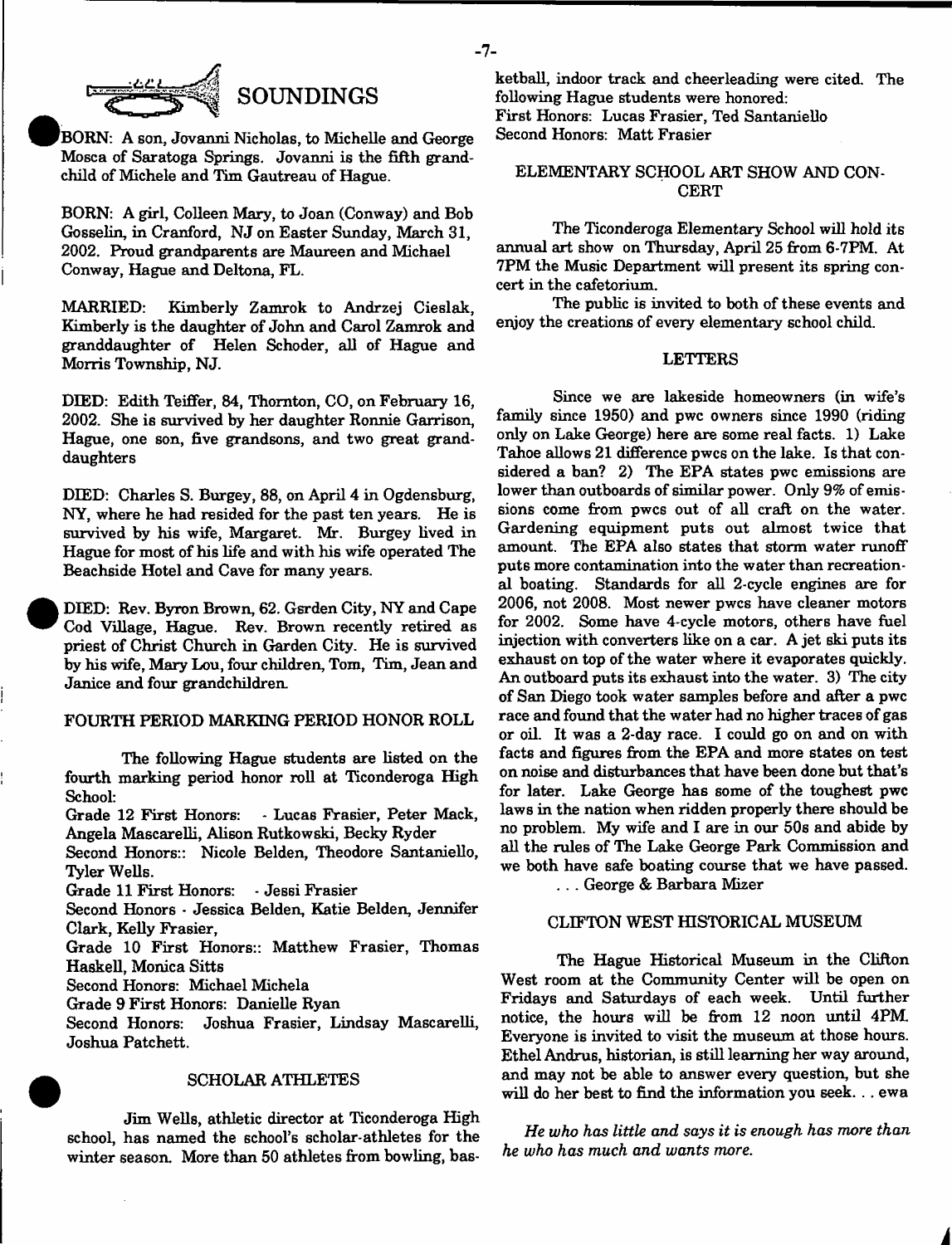### NEW EXECUTIVE DIRECTOR NAMED FOR SILVER BAY ASSOCIATION

John H. Turner has been named executive director of the 100-year-old YMCA conference center on Lake George. Turner replaces Mark Johnson, who resigned last fall to take a position with the YMCA of the USA, Johnson had led the association since 1989.

Turner has been the president and CEO of the YMCA of Greater Miami since 1999, and previously was senior vice president of that organization. He has been a key factor in the growth and financial stability of the YMCA of Greater Miami, which had been struggling for many years. He is a career YMCA professional who has also served in NYC, Baltimore, MD; Spokane, WA; Milwaukee, WI; Berkeley, CA; Wilmington, DE; and Fort Lauderdale, FL.

A graduate of Ohio Wesleyan who has a masters of divinity from Yale Divinity School, Turner was a board member of the Silver Bay Assoc, from 1990-1992. He has also served on the boards of the Association for Retarded Citizens and the Special Olympics..

According to Charlotte Gosselink, president of the SBA, "John Turner has great experience and skill in management and fundraising, and has a real sense of community. Just as important, he loves Silver Bay and believes strongly in its mission. He is an excellent leader who can build on our success."

The Silver Bay Assoc, hosts more than 300 conference groups annually and serves more than 4,000 members, who take advantage of its recreational, educational and spiritual programs. The organization is in the final year of a capital campaign that has raised more than \$10 million to build and improve facilities.

# SHAKESPEARE'S "AS YOU LIKE IT" COMING TO TICONDEROGA

Ti Festival Guild is sponsoring the Shakespearean play "As You Like It" to be held in the Ti High School Auditorium on Friday, April 26 at 7:30PM Tickets may be purchased from Cathie Burdick, 548- 8824. The play is being presented by The National Shakespeare Company of New York City. Tickets are \$10 for adults, \$5.00 for students.

### VOLUNTEERING - TRY IT, YOU'LL LIKE IT!

It has come to my attention recently that the town is in dire need of volunteer drivers to transport Hague residents, who cannot drive for whatever reason, to transport them to appointments. Sometimes it can be a simple trip to Ticonderoga to the doctor's or grocery store, and sometimes as far as Glens Falls or Burlington. If you are willing to volunteer your service for this much needed cause, please call Bertha at the Community Center, 543-6161 to get your name on the drivers' list. During the summer we would invite any

summer residents to be a part of this volunteer group. Warren County is willing to pay for the mileage, if so desired.

Drivers are also in demand to deliver "Meal on Wheels". If there were more drivers for this program, each driver would not have to drive as often. This program is very worthwhile. Meals are delivered to those who are elderly or shut-in. This gives them a contact with the outside world at least once a day and is very rewarding to the driver. To volunteer for this, please call Marion Shoemaker at 543-6141.

The Ticonderoga Middle School has a mentoring program, which has been very successful. The school's goal is to have a mentor for every student. Mentors have a one on one relationship with a student, whom they see once a week at the school. Linda Callahan, Guidance Counselor is in charge of this program for the school and would be happy to hear *from* you at 585-7442, ext, 215. Personally, I have found mentoring is a very rewarding experience!

The Hague Volunteer Fire Department is also looking for some able bodied men and women. If you can't fight fires or drive an ambulance, there are other jobs that you could do. Fund raising is one of the necessities that take place. With a beautiful new fire house, a lot of funds still need to be raised. Can you help them?

These are only a few of the many ways in which one can help. Don't be a couch potato! Get oy and do something for someone. You will be rewarde three-fold! ..DJH

BECOME AN ORGAN DONOR!! "Fifteen Americans die each day while waiting for an organ to become available," says Tommy G. Thompson, secretary of the U.S. Dept, of Health and Human Services. More than 75,000 Americans are currently waiting to receive a heart, kidney, liver, lung or pancreas transplant; every 16 minutes, another person joins the list.

"The most important steps in becoming an organ and tissue donor are to have an informed discussion with your family and sign an organ donor card," says Frank Taft, executive director of Albany's Center of Donation and Transplant (CDT). It is important to remember that just signing the organ donor card is not enough, since your family may be asked to sign a consent form at your death. Understanding your wishes will help them go forward.

For more info, on the "Gift of Life" organ donation program initiative, call 888-ASK-HRSA. E-mail: [www.organdonor.gov.](http://www.organdonor.gov) Or call the Center for Donation and Transplant (CTDT) in Albany, NY at 800-256- 7811. E-mail: [www.centerfordonation.com](http://www.centerfordonation.com)  Ed: I have called both the above numbers and four the women to be very helpful. The "Gift of Life" gram info, can be had by calling 888-DONORS1

*Excellence is never an accident.* 4/02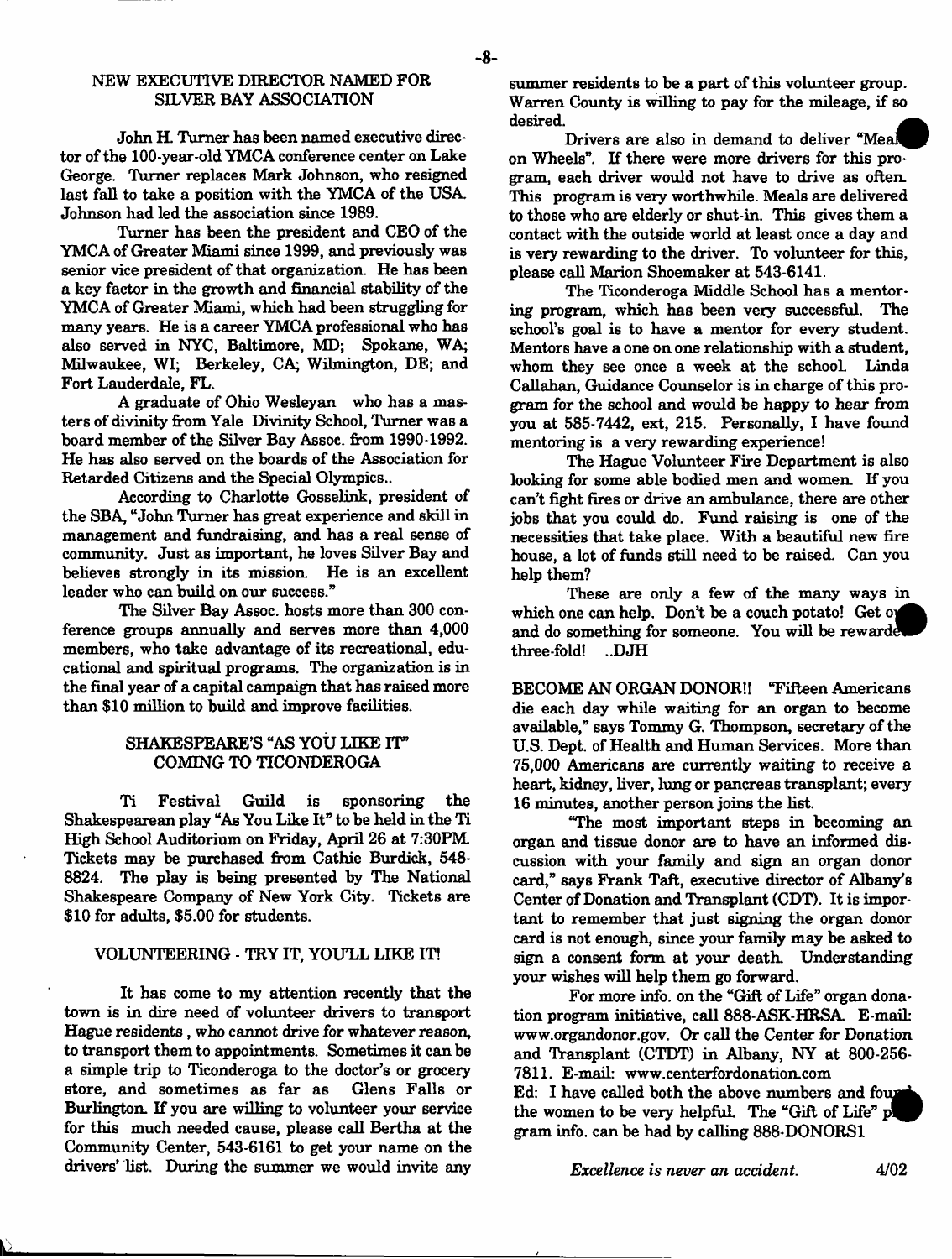#### HAGUE HISTORICAL SOCIETY

May is the month that the Hague Historical Society meets with the Ticonderoga Historical Society. This year the meeting will be held on at 7:30PM on May<br>20 at the Hague Community Center. The Hague Hague Community Center. The Hague Historical Society will be responsible for the refreshments and the Ticonderoga Society has asked Richard Strum (a former Hague resident and presently at Fort Ticonderoga) to speak. "Transportation History in the Champlain Valley."

The public is welcome to attend.

#### HAGUE SENIOR CITIZENS CLUB

The long delayed meeting of the Hague Senior Citizens Club will be held on Tuesday, April 23 at 12 noon. This will be our annual buffet luncheon, so bring a dish to share. The regular meeting will convene as soon as the dishes are done. . . ewa

#### GENEALOGY LECTURE SERIES

Summer 2002 Genealogy Lecture Series begins at the Hancock House on May 8. This class will teach the basics to get you started on the search for ancestors. It will cover using family group sheets, pedigree charts and how to find information on your family. 9:00PM \$25. fee for the class includes start-up supplies. Class limited to 15 people. Call 585-7868

OTHER ACTIVITIES AT THE HANCOCK HOUSE include #May 11 through June 29, 2002, "Cover Art Show" by the Arts Council for the Northern Adirondacks in the Harmon Art Gallery at the Hancock House Museum. For info, call 585-7868. ' May 17, 2002 Bob Bearor will give a program on his new book "Leading by Example: Partisan Fighters & Leaders of New France 1660-1760"

#### DEFENSIVE DRIVING COURSE

Since the defensive driving course given on April 10 was overbooked, another course will be given on May 8 at the Community Center from 9AM to 3PM To take this course, call the Community Center, 543-6161 as soon as possible. There is a charge of \$10 for this course, which is to be paid to the instructor on May 8. Bring your own sandwich. Tea and coffee will be provided.

#### PHOTO OF HISTORICAL INTEREST

In the lobby of the Community Center there is a wonderful picture of Clifton West, former Hague town historian, fishing in the Hague Brook. There is a story behind this photograph.

According to Alison Craig, her father-in-law Ralph Craig took the photo in 1966 and later gave it to

The photograph was in the museum and has been reframed with the proclamation given to Mr. West on HIS day in 1998 . Clifton served many years as town historian and museum director.

Make sure you check out the photograph the next time you stop by the Community Center.



in the 1912 Olympics.

### ADIRONDACK NATURE PHO-TOGRAPHY **WORKSHOPS**

Carl Heilman II, well-

known nature photographer will present two weekend photogrpahy workshops in his studio in Brant Lake. The first, from May 3 to May 5 is a Digital Darkroom Workshop Topics covered will be include: monitor and printer calibration, color profiles, scanning, Photoshop dusting and color enhancement work, proofing and printing. Each participant will take home a print produced from their work printed on Carl's Epson 2000P archival printer to take home.

From June 7 - 9 Carl will be leading his annual "Spring Wildflowers Workshop" in the southeastern Adirondack region. There will be some hiking involved in getting to photo locations. Topics covered will include information about panoramic, landscape, macros, and wide angle close-ups.

Carl has been photographing the wild Adirondack landscape since 1975, working to capture on film the grandeur of the region. He has won numerous awards both regionally and nationally for his calendar photography. Carl's first coffee table book, "Adirondacks: Views of An American Wilderness" was published in June 1999.

For registration forms and more information visit his website, [www.carlheilman.com.](http://www.carlheilman.com) or call 518-494-3072 during normal business hours. Enrollment is limited.

### BESTE SCHOLARSLHIP FUND

Many thanks to the following people who sent in their donations since the last *Chronicle* was published: Rod & Norma Geer, Stuart & Mary Ann Harmon, George Traver.

Donations to the Beste Scholarship will be accepted at any time and may be sent to: Beste Scholarship Fund, *do* Hague Community Center, Hague, NY 12836.